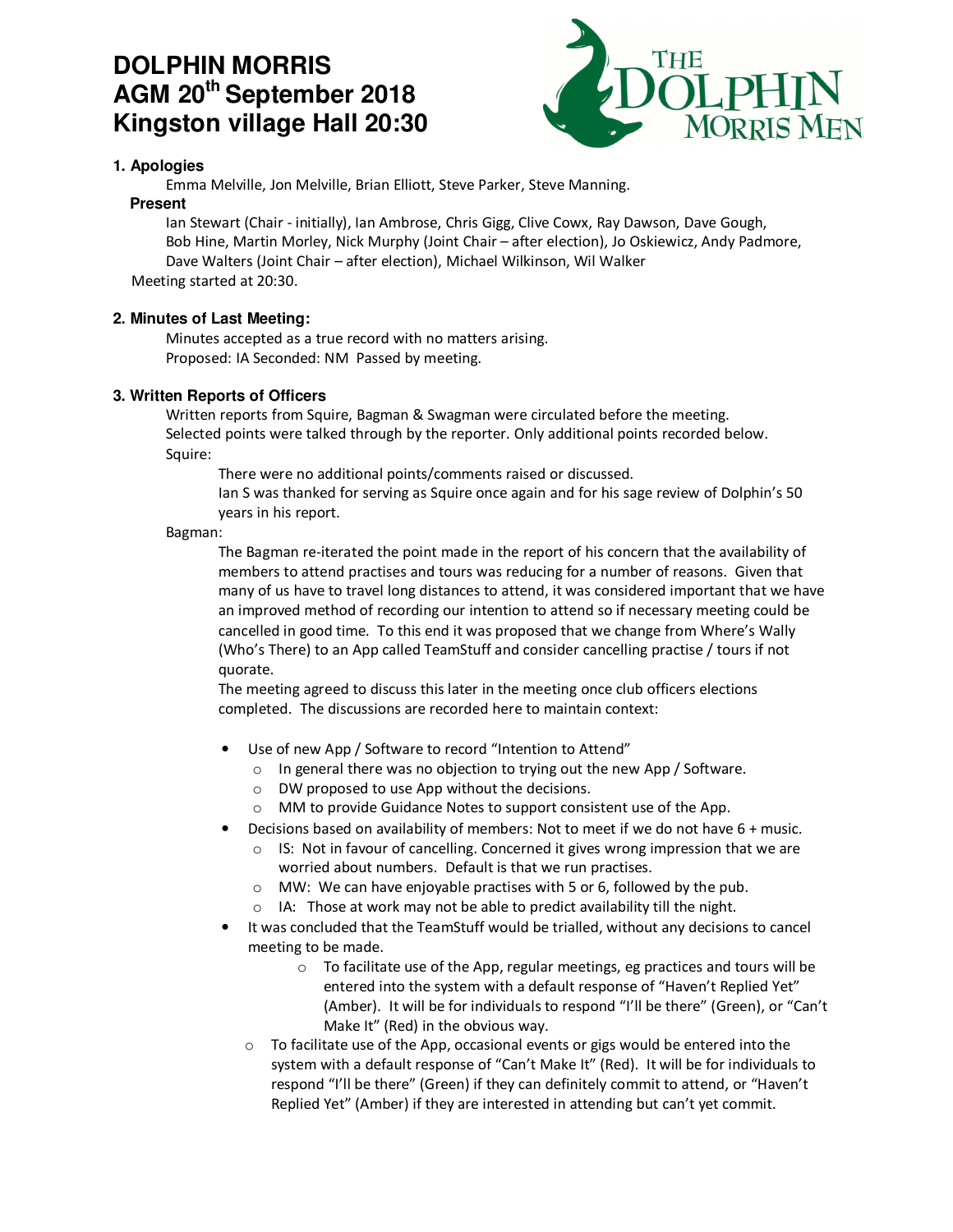#### Swagman:

It was stated that the total Bag collections were £448.69p Thanks were given for the clarity of the accounts presented

All reports voted on as a composite motion. Proposed: IA, Seconded: MW. Passed by meeting

#### **4. Election of Officers:**

Ian S stood down as Squire, as he said he would when accepting he role for the Anniversary year. Due to laggardly planning by the Bagman, an engraved glass whiskey tumbler was presented to Ian S a week or two later to thank him for his service as Squire.

The Bagman reported that as no one had offered to stand as Squire he had approach long standing and well respected members of the side who had not previously served as Squire. There were some expressions of interest, but these were accompanied by concerns that they would not be able to serve the side as well as it deserved, due to lack of consistent availability. The concept of a "job share" evolved. The Bagman reported that he could see that this could work. Consequently the Bagman proposed Nick Murphy and Dave Walters as Joint Squires.

The assembled side accepted the proposal Nem Com.

Therefore as it was wittily suggested the "Squiremese Twins" were elected.

It was suggested that "Squire " badge be provided and worn by the "on duty" Squire to prevent any risk of confusion.

David Gough offered to remain in post as Swagman, and Martin Morley offered to remain in post as Bagman. WW proposed, IA seconded, and the meeting agreed Nem Com these offers.

#### **5. Subs**

The Swagman stated that the Subs income the majority of the fixed expenditure (Hall hire, Ring Fee, Website costs). it was considered unnecessary to raise subs from current £30. Proposed: BH, Seconded: DW Passed by meeting

#### **6. Reports on Other Vital Side Tasks / Activities**

a. Foreman's Report

Incorporated in the Squire's report. No further questions or points were raised.

#### b. Archives

AP holds the Archive, and will continue to accept material. There is a need to decide its long term future and allow AP to reclaim the space it uses.

MM will hold the side's books, joining the John Baxter Library.

MM supported suggestion that scanning the scrap books would be a way of maintaining the record without the physical bulk, although concerns were voiced about the longevity of digital media.

DW suggested the scanning could be shared around the club. 1 folder each would share the burden.

The question of what to do in the event of Dolphin's demise remained open.

CG suggested that further discussion be taken outside the meeting.

## c. Sticks

It was added that Wocco had donated sticks to the side at the Leicester Feast.

IA suggested that a spare short stick should be carried.

The meeting was asked if MW should continue experimental stripping the bark from sticks.

WW considered that bark on the sticks was not a problem.

## d. Publicity

Web Site

CC expressed his concern that costs of web site provision would not be covered by the overall sponsorship income.

MM considered that the web site was good and the apps used on it were good, and that currently the side could afford cover the costs in the foreseeable future.

#### Social Media

No questions or points were raised.

Paper Media